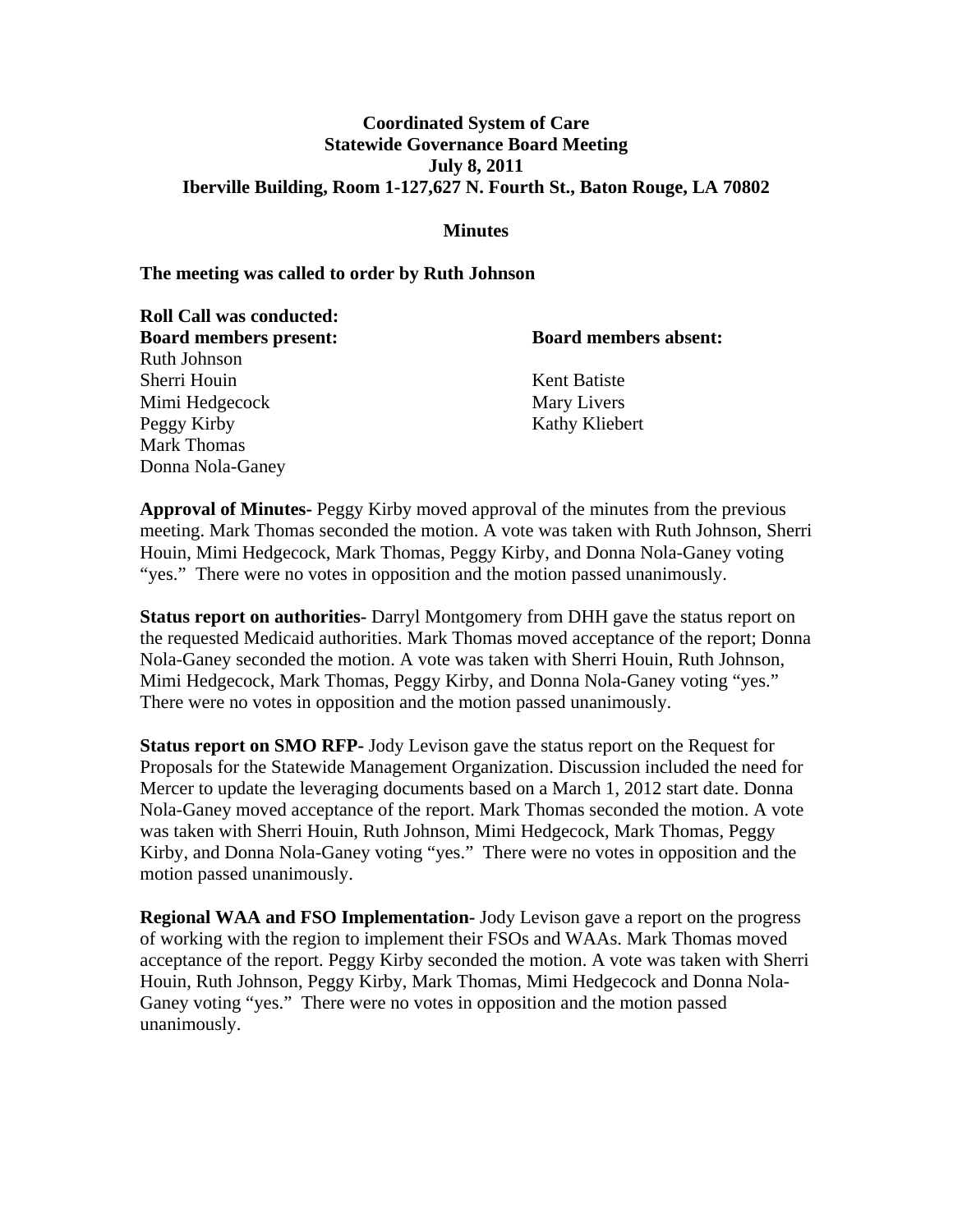# **Standing and Special Work group reports and recommendations**

**Finance and Audit Committee-** Ruth Johnson gave a verbal that the committee will meet again on July 14 Donna Nola-Ganey recommends that the board look at PRTF education services. No vote was taken as the committee has not met.

**Operations Committee-** Jody Levison gave the Operations committee report. Mark Thomas moved approval of the report. Donna Nola-Ganey seconded the motion. A vote was taken with Sherri Houin, Ruth Johnson, Mimi Hedgecock, Peggy Kirby, Mark Thomas, and Donna Nola-Ganey voting "yes." There were no votes in opposition and the motion passed unanimously.

**Training Workgroup Next Steps –** Jody Levison gave the report on the training workgroup. Ruth Johnson recommends a work plan be devised in order to ensure accountability and proper management**.** Mark Thomas moved approval of the report. Peggy Kirby seconded the motion. A vote was taken with Sherri Houin, Ruth Johnson, Mimi Hedgecock, Peggy Kirby, Mark Thomas, and Donna Nola-Ganey voting "yes." There were no votes in opposition and the motion passed unanimously.

**FSO Wworkgroup** – Jody Levison gave the report on the FSO workgroup. Donna Nola-Ganey moved approval of the report. Sherri Houin seconded the motion. A vote was taken with Sherri Houin, Ruth Johnson, Mimi Hedgecock, Peggy Kirby, Mark Thomas, and Donna Nola-Ganey voting "yes." There were no votes in opposition and the motion passed unanimously.

#### **New Business**

Ron Lampert will be resigning from DHH OBH.

Ruth Johnson reported that she has been invited to speak the NGA meeting in two weeks about the CSoC. Shannon will work with Trey to assist with the development of the presentation.

# **Unfinished Business**

Ruth Johnson asked about the status of the communications strategy and Jody Levison reported that a plan should be ready for presentation to the Governance Board in August. Jody Levison reported on the Forums.

# **Action Items**

Jefferson Parish applicants returned to present additional information regarding the new agency chosen to serve as the WAA and the involvment of family members in the initiative. Sherri Houin moved to accept the application for Jefferson Parish to be a Phase 1 implementer. Mimi Hedgecock seconded the motion. A vote was taken with Sherri Houin, Ruth Johnson, Mimi Hedgecock, Peggy Kirby, Mark Thomas, and Donna Nola-Ganey voting "yes." There were no votes in opposition and the motion passed unanimously.